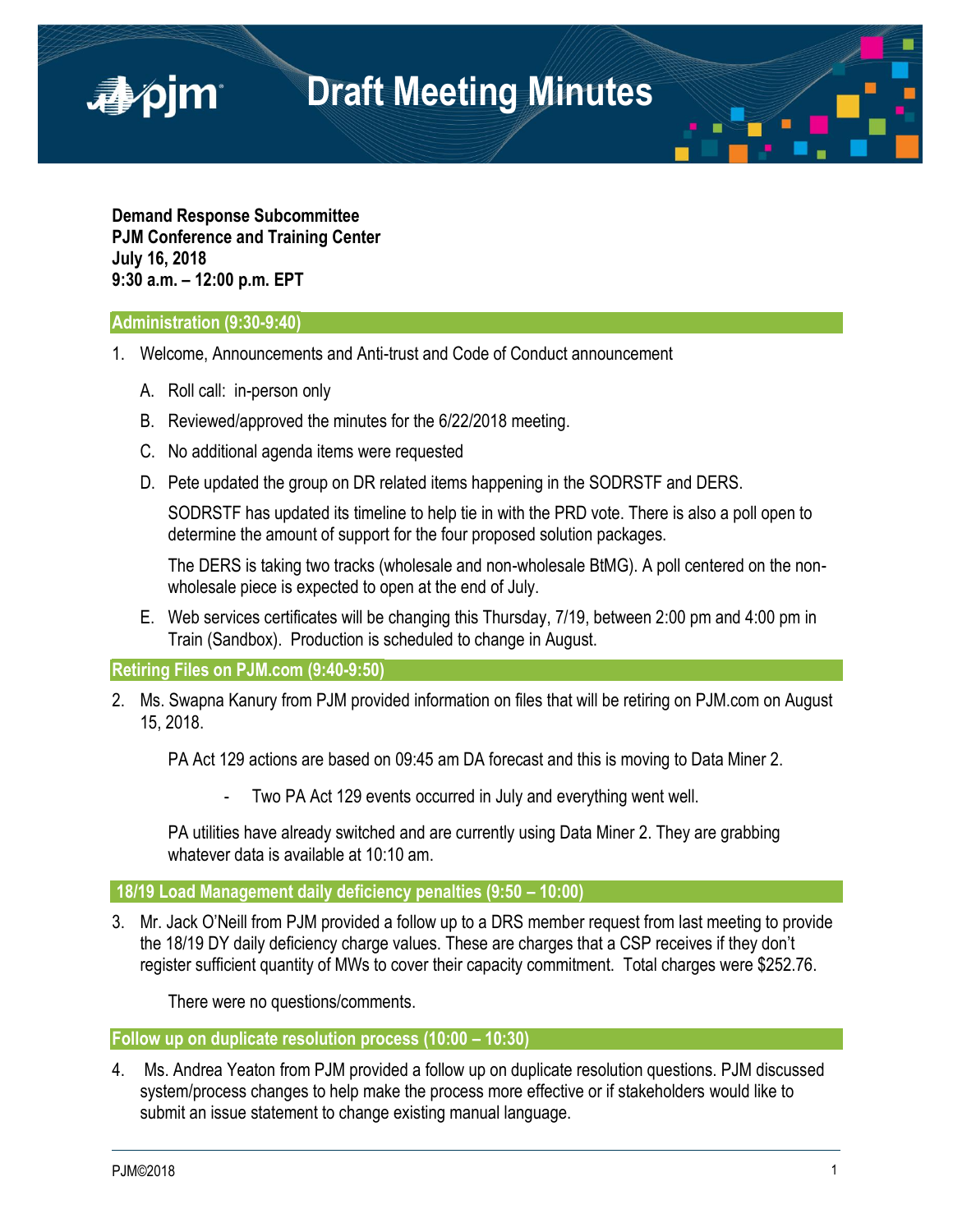

Andrea provided potential solutions to two main issues.

Issue #1 in the presentation would not require going through the stakeholder process, because there would be no changes to PJM manual 11. There were questions and concerns on PJM viewing contracts due to confidentiality. Pete highlighted PJM does not want to contact end-use customers, but PJM is willing to contact them to help solve the issue. There seemed to be a general consensus for PJM to facilitate discussions between CSPs to solve the issue. It was also noted that terminating a registration does not unwind the transaction in eRPM. This is a manual process. There were also discussions around creating a "Terminated Duplicate" status that would not go through the normal termination process, until CSPs have been contacted.

Issue #2 would require a member bringing forward a Problem Statement and going through the stakeholder process. There was a consensus to use a revised Issue #1 proposal for the shortterm. If this approach seems ineffective or over burdensome, the stakeholder process route would be revisited at a future meeting.

Andrea will present a revised short-term proposal at the August meeting.

## **EDC cost recovery for CSP DR tasks (10:30 – 11:00)**

5. Mr. Phil Cox from AEP will discuss potential issue statement regarding EDC administrative costs to review and approve DR activity for the wholesale market.

Phil stated the registration review and approval process is 100% dependent on EDCs. He stated AEP has added personnel and control platforms to help with the process. Phil was looking for feedback from the group on ways for EDCs to recoup some of these costs.

It was brought up that this may be a state jurisdictional issue, so Phil should reach out to OPSI. Some stakeholders mentioned they thought costs for these services were included in settlements.

Phil said the process has gotten systematically easier, but there are a lot more registrations now.

Pete asked the group to think about ways PJM make be able to make the process easier.

Pete will investigate the jurisdictional issue and provide an update at a future DRS meeting.

PJM will reach out to EDCs to see how they review and validate registrations. This information will be presented at a future DRS meeting.

Phil mentioned AEP may start working on a potential Problem Statement.

## **DR Hub DER information requirements (11:00 – 11:20)**

6. Ms. Masha Nyemko will discuss proposed changes to DER information managed in DR Hub. PJM is considering expanding information captured to provide additional visibility.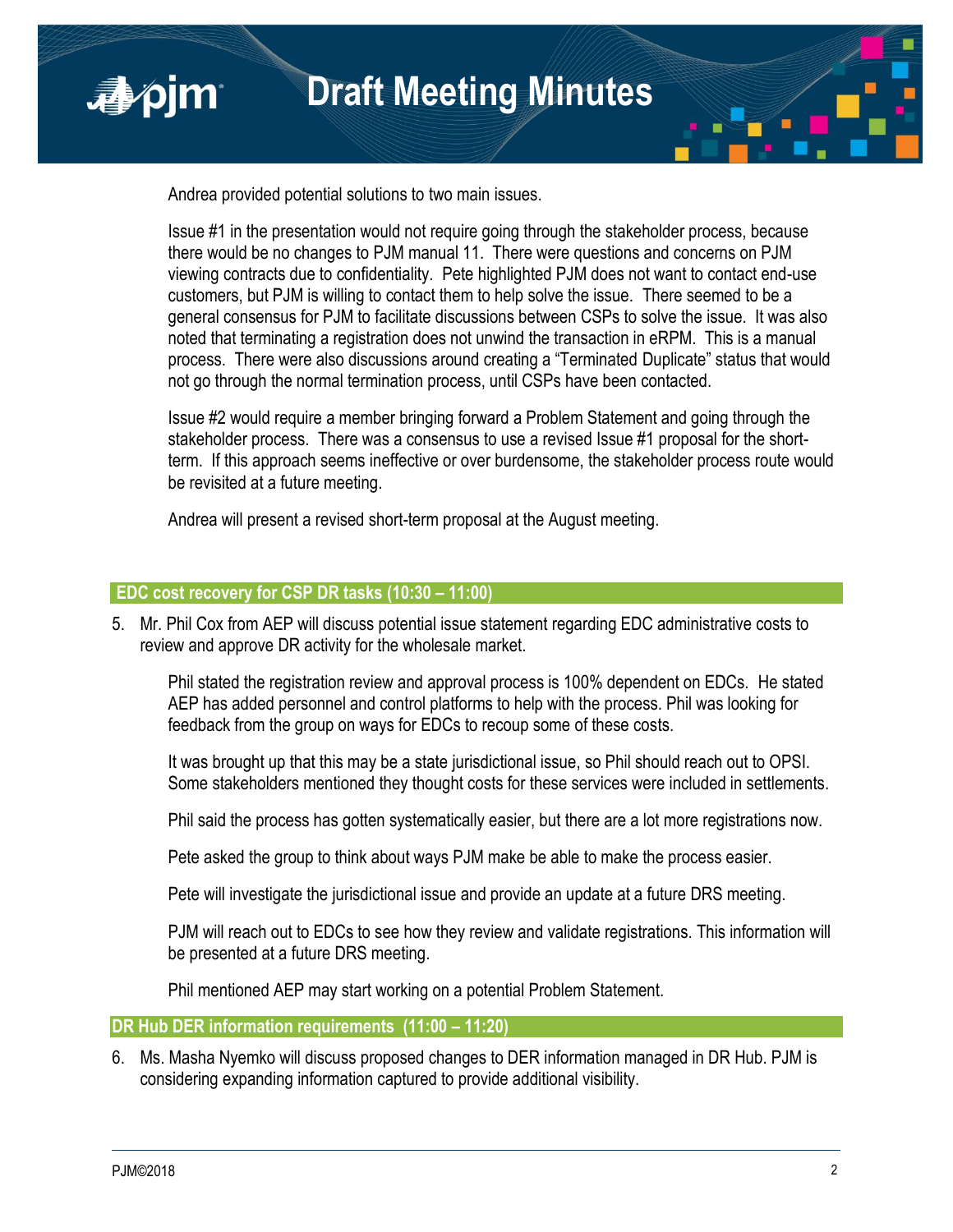**Draft Meeting Minutes**

DRHub will be updated in mid-October to allow entry for multiple generators at one site and to enter battery details. These updates will allow for transparency for DER participating in DR and increase data accuracy. This information will increase resource visibility to PJM personnel.

Dave Pratzon mentioned the battery use list is not all-inclusive. He recommended adding an "Other" to the list.

Bruce Campbell mentioned fuel cells are becoming more prevalent and asked how they would be handled at PJM. Pete responded that PJM will try to use the existing framework. If that does not work, PJM will seek alternative methods.

PJM will follow up with its Interconnection group to determine how the example on slide 5 would be handled. This question was resolved and the example is confirmed to be a valid situation. Mentioned in a question scenario was a unique situation that is not captured in this example.

#### **Future Agenda Items**

■pjm

Participants will have the opportunity to request the addition of any new item(s) to the agenda of a future meeting.

#### **Future Meeting Dates**

| Thursday  | 8/30/2018  | $9:30$ am $-12:00$ pm | PJM Conference & Training Center/ Webex |
|-----------|------------|-----------------------|-----------------------------------------|
| Tuesday   | 9/25/2018  | $9:30$ am $-4:00$ pm  | PJM Conference & Training Center/ Webex |
| Wednesday | 10/24/2018 | $9:30$ am $-4:00$ pm  | PJM Conference & Training Center/ Webex |
| Friday    | 11/16/2018 | $9:30$ am $-4:00$ pm  | PJM Conference & Training Center/ Webex |
| Monday    | 12/10/2018 | $9:30$ am $-4:00$ pm  | PJM Conference & Training Center/ Webex |

#### **In Attendance**

| Langbein (Chair)   | Peter        | PJM Interconnection,<br><b>LLC</b> | Not Applicable        |
|--------------------|--------------|------------------------------------|-----------------------|
| Thomas (Secretary) | Jack         | PJM Interconnection,<br>LLC        | Not Applicable        |
| Campbell           | <b>Bruce</b> | EnergyConnect, Inc.                | <b>Other Supplier</b> |
| Foldare            | Kenneth      | Tangibl                            | Not Applicable        |
| Guerry             | Katie        | EnerNOC, Inc.                      | <b>Other Supplier</b> |
| Hilderbrand        | Rebecca      | PJM Interconnection,<br><b>LLC</b> | Not Applicable        |
| Kanury             | Swapna       | PJM Interconnection,<br><b>LLC</b> | Not Applicable        |
| Kogut              | George       | New York Power<br>Authority        | <b>Other Supplier</b> |
| Long               | Glenn        | PJM Interconnection,<br><b>LLC</b> | Not Applicable        |
| McAnany            | James        | PJM Interconnection,<br>LLC        | Not Applicable        |
| Nyemko             | Masha        | PJM Interconnection,<br>LLC        | Not Applicable        |
| O'Neill            | Jack         | PJM Interconnection,<br>LLC        | Not Applicable        |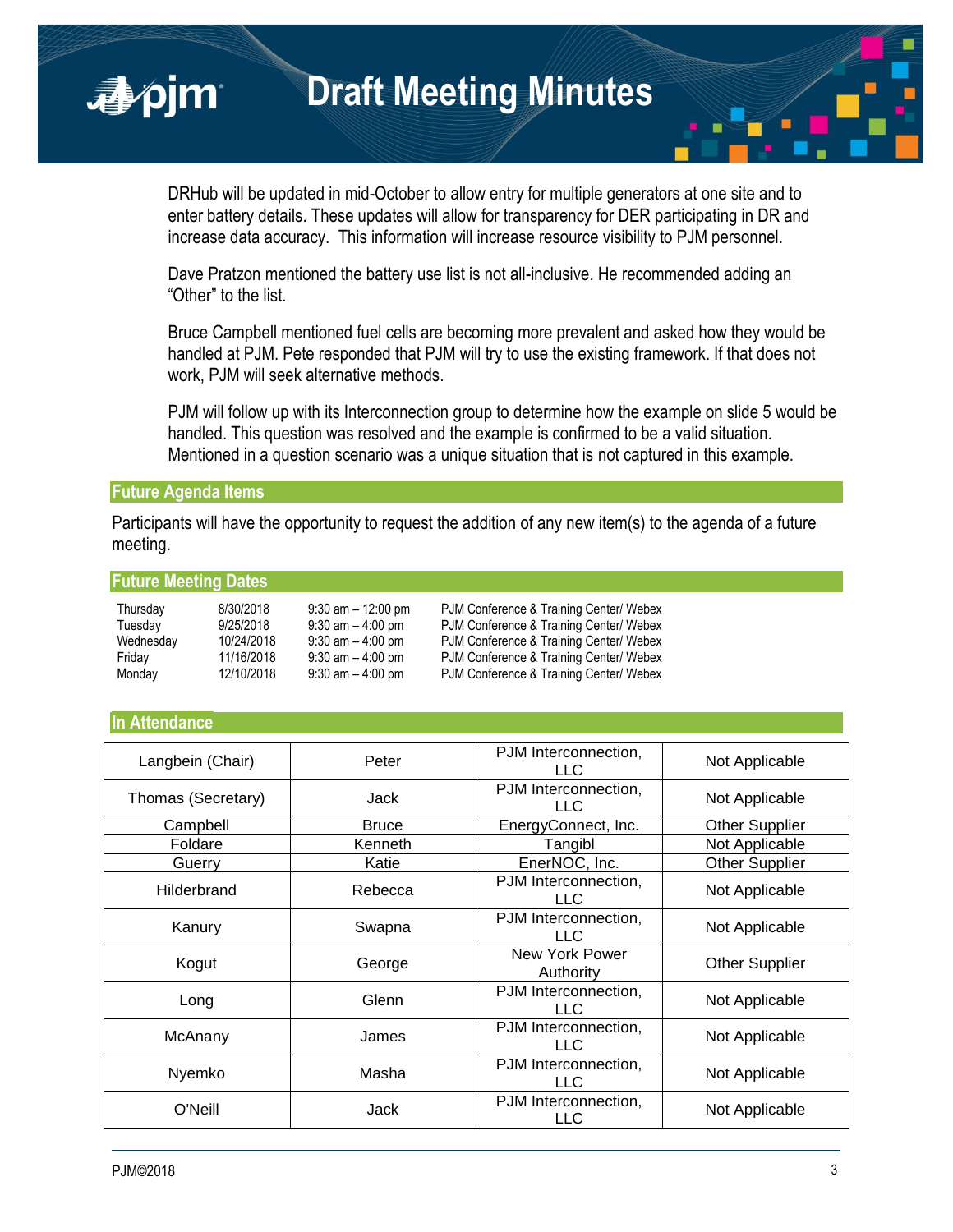

# **Draft Meeting Minutes**

| Pratzon   | David   | <b>GT Power Group</b>       | Not Applicable |
|-----------|---------|-----------------------------|----------------|
| Skoglund  | Eric    | PJM Interconnection,<br>LLC | Not Applicable |
| Walker    | Bill    | PJM Interconnection,<br>LLC | Not Applicable |
| Whitehead | Jeffrey | <b>GT Power Group</b>       | Not Applicable |
| Yeaton    | Andrea  | PJM Interconnection,<br>LLC | Not Applicable |

## **In Attendance via WebEx / Teleconference**

|                |              | <b>Energy Curtailment</b>    |                             |
|----------------|--------------|------------------------------|-----------------------------|
| Ainspan        | Malcolm      | Specialists, Inc.            | Other Supplier              |
|                |              | <b>Old Dominion Electric</b> |                             |
| Alston         | <b>Rick</b>  | Cooperative                  | <b>Electric Distributor</b> |
| Anthony        | Jason        | KORenergy, Ltd.              | <b>Other Supplier</b>       |
|                |              | American Transmission        |                             |
| <b>Benchek</b> | Jim          | Systems, Inc.                | <b>Transmission Owner</b>   |
|                |              | <b>FirstEnergy Solutions</b> |                             |
| <b>Bolan</b>   | Martin       | Corp.                        | <b>Transmission Owner</b>   |
|                |              | NJ Board of Public           |                             |
| <b>Brown</b>   | David        | <b>Utilities</b>             | Not Applicable              |
|                |              | <b>FirstEnergy Solutions</b> |                             |
| <b>Bryant</b>  | Eric         | Corp.                        | <b>Transmission Owner</b>   |
| Campbell       | <b>Bruce</b> | EnergyConnect, Inc.          | <b>Other Supplier</b>       |
|                |              | East Kentucky Power          |                             |
| Cornett        | Stephanie    | Cooperative, Inc.            | <b>Transmission Owner</b>   |
|                |              | Appalachian Power            |                             |
| Cox            | Phil         | Company                      | <b>Transmission Owner</b>   |
|                |              | <b>Dominion Energy</b>       |                             |
| Davis          | Jim          | Marketing, Inc.              | <b>Generation Owner</b>     |
|                |              | <b>DE Public Service</b>     |                             |
| DeLosa         | Joseph       | Commission                   | Not Applicable              |
| Drom           | Richard      | <b>Eckert Seamans</b>        | Not Applicable              |
|                |              | East Kentucky Power          |                             |
| Dugan          | Chuck        | Cooperative, Inc.            | <b>Transmission Owner</b>   |
|                |              | Duke Energy Business         |                             |
| Ehrichs        | Lisa         | Services LLC                 | <b>Generation Owner</b>     |
|                |              | Navigant Consulting,         |                             |
| Feldman        | <b>Brett</b> | Inc.                         | Not Applicable              |
| Fiano          | Anna         | KeyTex Energy, LLC           | <b>Other Supplier</b>       |
|                |              | <b>Customized Energy</b>     |                             |
| Filomena       | Guy          | Solutions, Ltd.              | Not Applicable              |
|                |              | <b>NRG Power Marketing</b>   |                             |
| Fitch          | <b>Neal</b>  | <b>LLC</b>                   | <b>Generation Owner</b>     |
|                |              | Appalachian Power            |                             |
| Freeh          | Larissa      | Company                      | <b>Transmission Owner</b>   |
|                |              | Market Interconnection       |                             |
| Hastings       | David        | <b>LLC</b>                   | Not Applicable              |
|                |              | <b>Jersey Green Energy</b>   |                             |
| Hudis          | Gabriella    | <b>LLC</b>                   | <b>Other Supplier</b>       |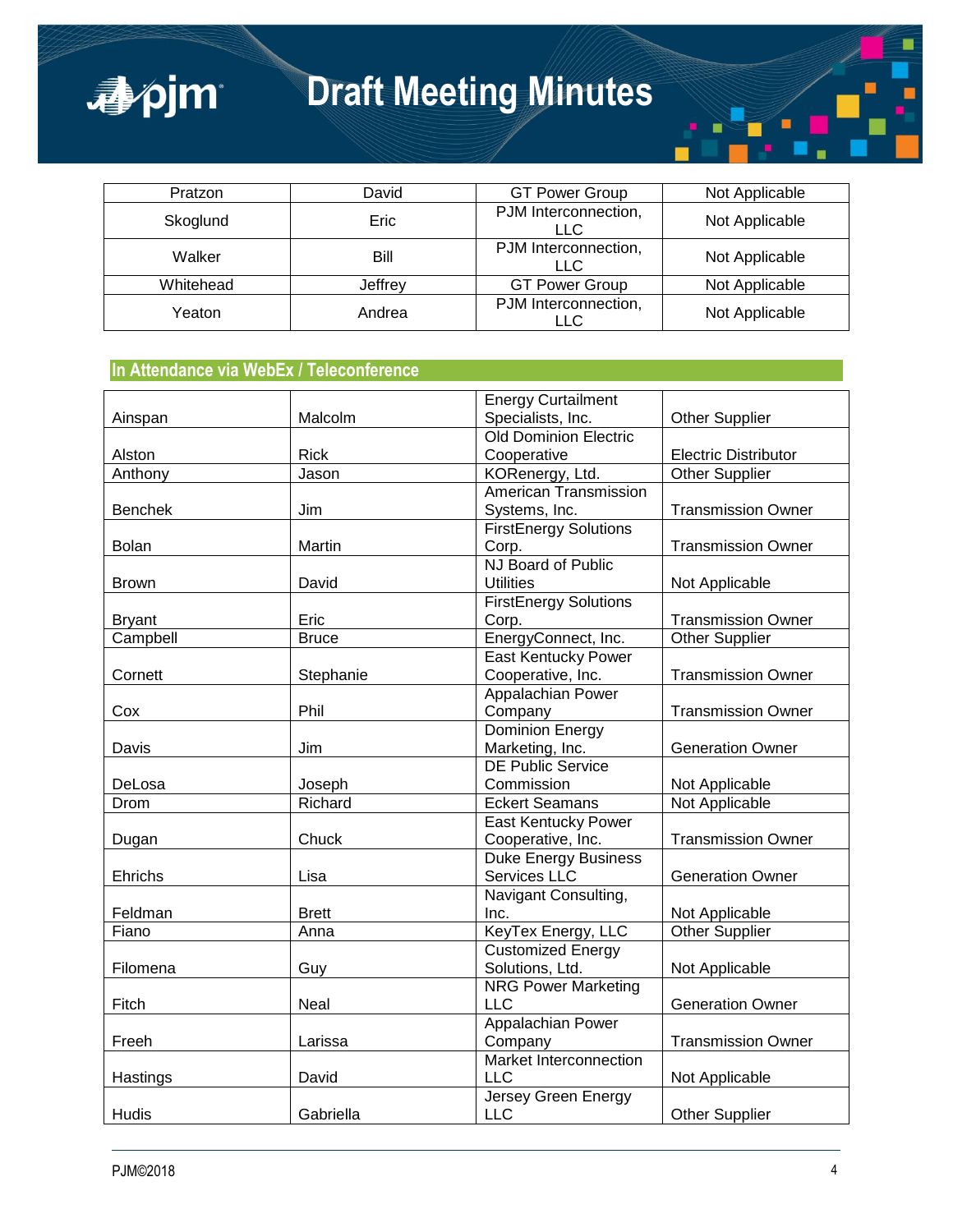## ■pjm

## **Draft Meeting Minutes**

|             |              | <b>Customized Energy</b>        |                           |
|-------------|--------------|---------------------------------|---------------------------|
| Johnson     | Carl         | Solutions, Ltd.*                | Not Applicable            |
|             |              | <b>Baltimore Gas and</b>        |                           |
| Kaczanowski | Marek        | <b>Electric Company</b>         | <b>Transmission Owner</b> |
|             |              | <b>FirstEnergy Solutions</b>    |                           |
| Klink       | <b>Troy</b>  | Corp.                           | <b>Transmission Owner</b> |
|             |              | PJM Interconnection,            |                           |
| Lu          | Chenchao     | <b>LLC</b>                      | Not Applicable            |
|             |              | Office of the Peoples           |                           |
|             |              | <b>Counsel for the District</b> |                           |
| Mariam      | Yohannes     | of Columbia                     | <b>End User Customer</b>  |
|             |              | Monitoring Analytics,           |                           |
| Marzewski   | Skyler       | <b>LLC</b>                      | Not Applicable            |
|             |              | <b>Baltimore Gas and</b>        |                           |
| McDaniel    | John         | <b>Electric Company</b>         | <b>Transmission Owner</b> |
|             |              | <b>Commonwealth Edison</b>      |                           |
| Miller      | John         | Company                         | <b>Transmission Owner</b> |
|             |              | <b>PSEG Energy</b>              |                           |
|             |              | <b>Resources and Trade</b>      |                           |
| Modlin      | Jayne        | <b>LLC</b>                      | <b>Transmission Owner</b> |
|             |              | Appalachain Power               |                           |
| Ondayko     | <b>Brock</b> | Company                         | <b>Transmission Owner</b> |
|             |              | <b>Customized Energy</b>        |                           |
| Pisarcik    | Dave         | Solutions, Ltd.*                | Not Applicable            |
|             |              | Duquesne Light                  |                           |
| Polka       | Joseph       | Company                         | <b>Transmission Owner</b> |
|             |              | <b>Achieving Equilibrium</b>    |                           |
| Rutigliano  | Tom          | <b>LLC</b>                      | <b>Other Supplier</b>     |
|             |              | <b>Customized Energy</b>        |                           |
| Sasser      | Jonathan     | Solutions, Ltd.*                | Not Applicable            |
|             |              | Duke Energy Carolinas,          |                           |
| Sturgeon    | John         | <b>LLC</b>                      | <b>Other Supplier</b>     |
| Wehr        | Christopher  | Ohio Edison Company             | <b>Transmission Owner</b> |
| Williams    | Nora         | AEP Energy, Inc.                | Other Supplier            |
|             |              | Dominion Virginia               |                           |
| Wilmoth     | Emily        | Power                           | Not Applicable            |
| Wolfe       | Sam          | Viridity Energy, Inc.           | <b>Other Supplier</b>     |
|             |              | McNees Wallace &                |                           |
| York        | Amy          | <b>Nurick</b>                   | Not Applicable            |

Author: Jack Thomas

#### **Antitrust:**

You may not discuss any topics that violate, or that might appear to violate, the antitrust laws including but not limited to agreements between or among competitors regarding prices, bid and offer practices, availability of service, product design, terms of sale, division of markets, allocation of customers or any other activity that might unreasonably restrain competition. If any of these items are discussed the chair will re-direct the conversation. If the conversation still persists, parties will be asked to leave the meeting or the meeting will be adjourned.

#### **Code of Conduct:**

As a mandatory condition of attendance at today's meeting, attendees agree to adhere to the PJM Code of Conduct as detailed in PJM Manual M-34 section 4.5, including, but not limited to, participants' responsibilities and rules regarding the dissemination of meeting discussion and materials.

#### **Public Meetings/Media Participation:**

Unless otherwise noted, PJM stakeholder meetings are open to the public and to members of the media. Members of the media are asked to announce their attendance at all PJM stakeholder meetings at the beginning of the meeting or at the point they join a meeting already in progress. Members of the Media are